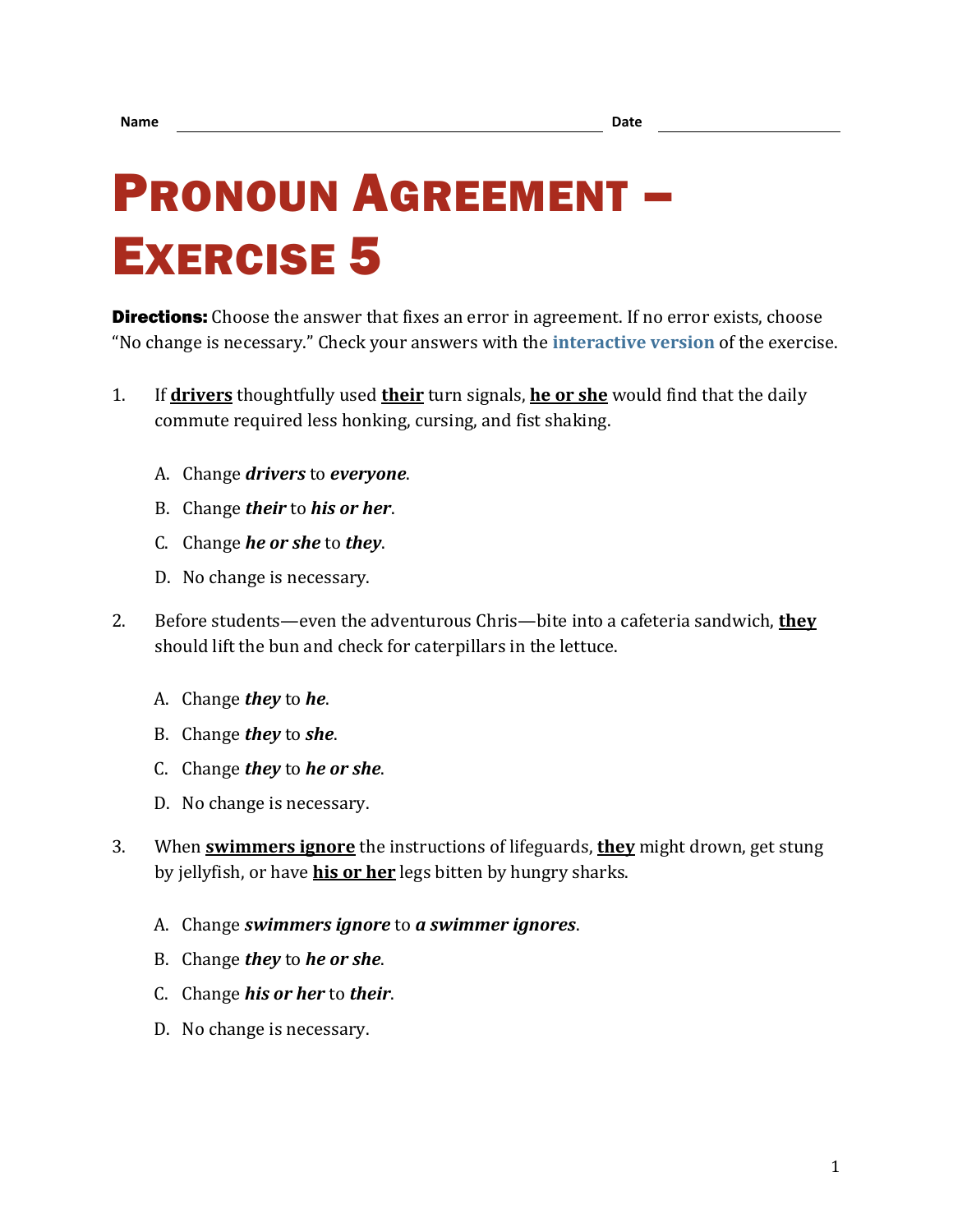- 4. Not only the courtroom spectators but also Mrs. Pierre, the prosecutor, rolled **their** eyes in disbelief when Larry claimed that the family poodle ordered him to rob the bank.
	- A. Change *their* to *his or her*.
	- B. Change *their* to *her*.
	- C. Change *their* to *its*.
	- D. No change is necessary.
- 5. The class voted unanimously to write one long research paper instead of several short essays for **its** final grade. But once the difficult projects began, some students wished that **they** could change **their** minds.
	- A. Change *its* to *their*.
	- B. Change *they* to *he or she*.
	- C. Change *their* to *his or her*.
	- D. No change is necessary.
- 6. The team agreed that **their** strategy of fair play was ineffective against the constantly cheating Tyson High Tigers.
	- A. Change *their* to *his*.
	- B. Change *their* to *his or her*.
	- C. Change *their* to *its*.
	- D. No change is necessary.
- 7. Every desk wobbles because of **its uneven legs**. Each textbook has answers written on **its pages**. Perhaps the administration can reevaluate **their** budget and provide some necessary classroom improvements.
	- A. Change *its uneven legs* to *their uneven legs*.
	- B. Change *its pages* to *their pages*.
	- C. Change *their* to *its*.
	- D. No change is necessary.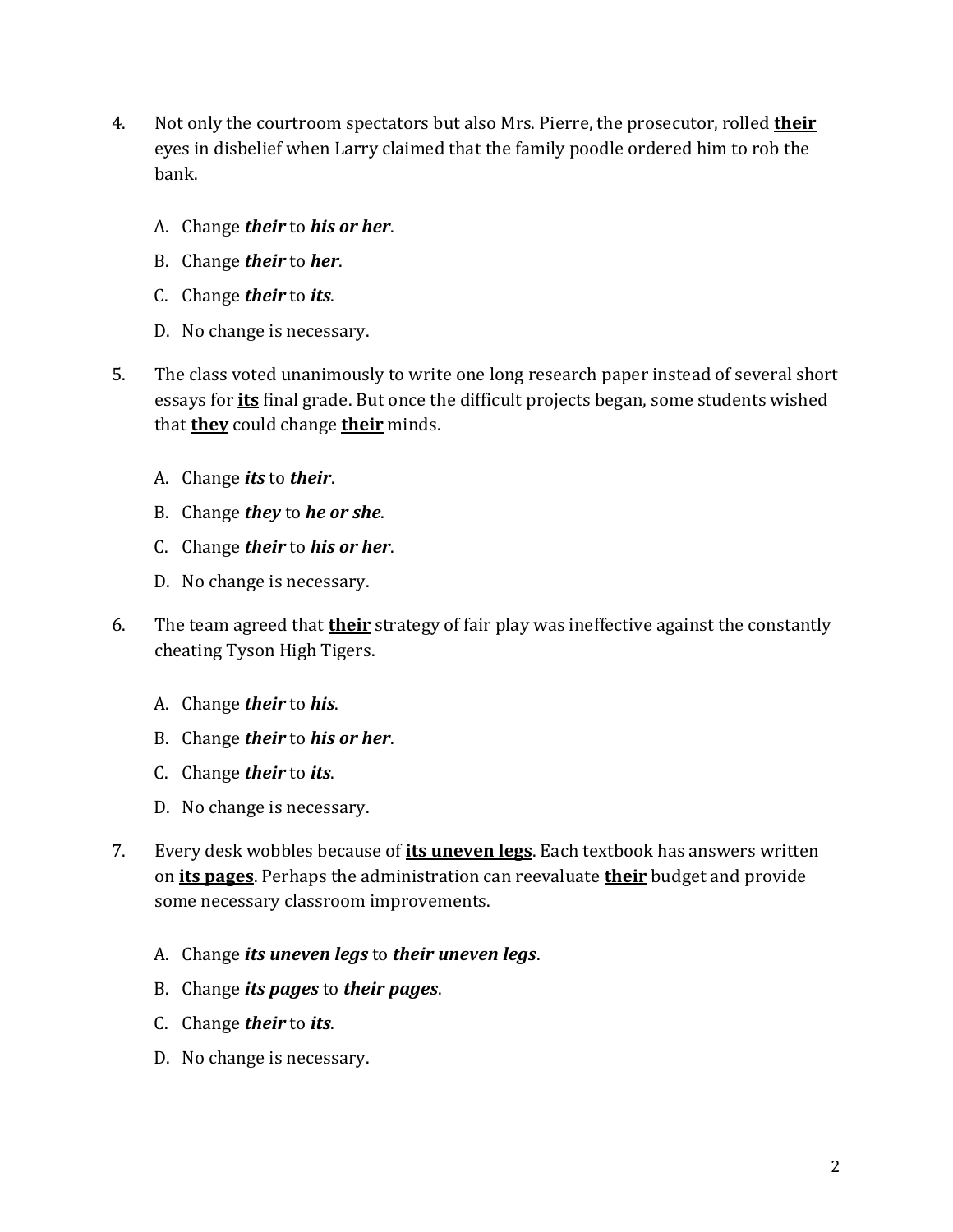- 8. Neither of my uncles believes that death is a reality for **them**. During the weekend, these two buddies spend **their time** jumping out of airplanes, never worrying that **their parachutes** might fail.
	- A. Change *them* to *him*.
	- B. Change *their time* to *his time*.
	- C. Change *their parachutes* to *his parachute*.
	- D. No change is necessary.
- 9. My cousins Amanda and Ralph will not park in the spot reserved for Gloria because that girl will call a tow truck to remove **his** vehicle.
	- A. Change *his* to *her*.
	- B. Change *his* to *his or her*.
	- C. Change *his* to *their*.
	- D. No change is necessary.
- 10. Tony refuses to eat at Bernie's Burger Emporium because **his** onions make Tony's breath stink so badly that Sophia will not kiss him for three days.
	- A. Change *his* to *their*.
	- B. Change *his* to *his or her*.
	- C. Change *his* to *its*.
	- D. No change is necessary.
- 11. **Biology students** should dissect a frog for Professor Wright because the extra credit points will help **him or her** improve **their** averages at the end of the semester.
	- A. Change *Biology students* to *Everyone*.
	- B. Change *him or her* to *them*.
	- C. Change *their* to *his or her*.
	- D. No change is necessary.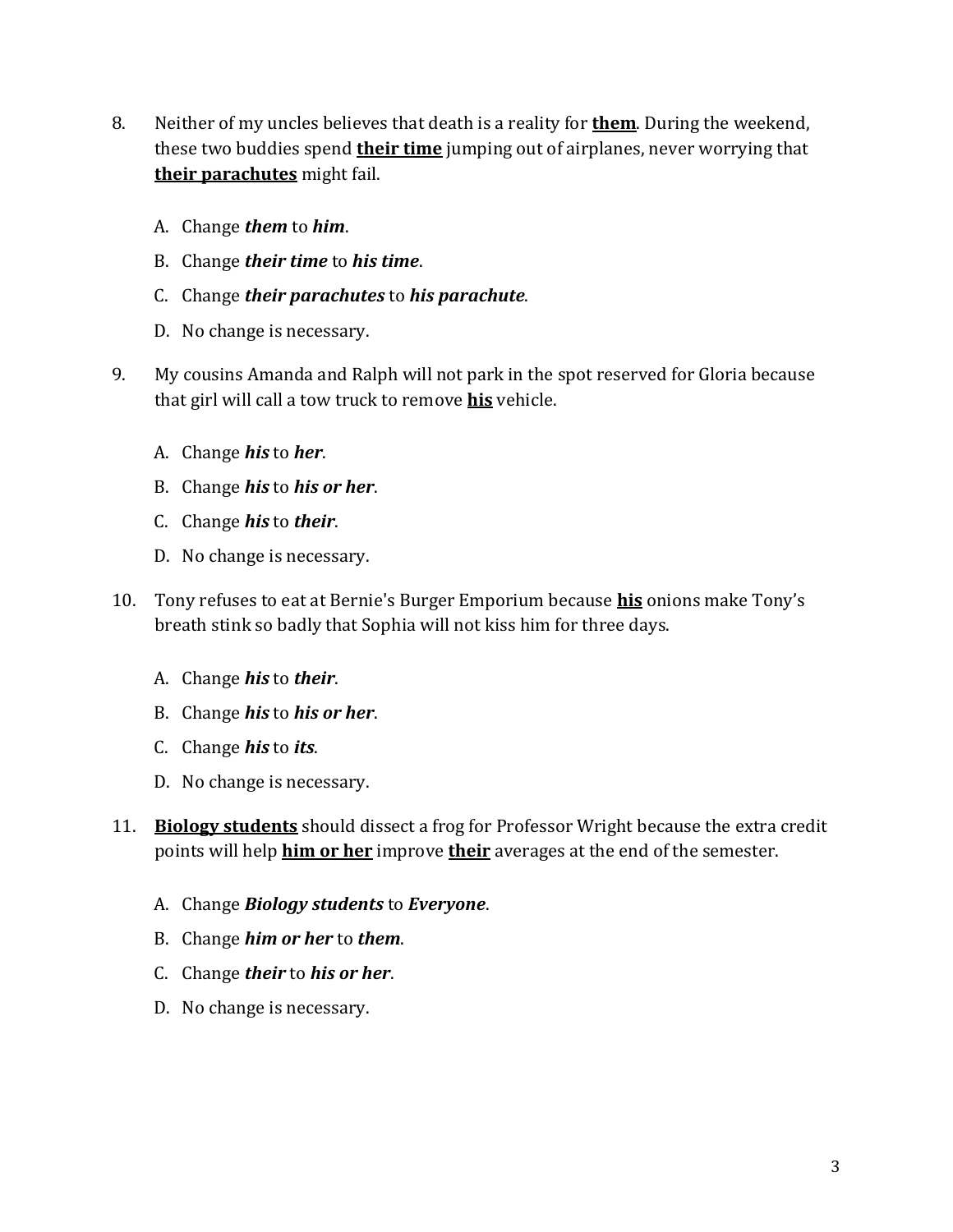- 12. During the pep rally, not only Principal Stover but also the cheerleaders shouted as loudly as **she** could to inspire the basketball team to win.
	- A. Change *she* to *he or she*.
	- B. Change *she* to *he*.
	- C. Change *she* to *they*.
	- D. No change is necessary.
- 13. Both Diane and her cat, Big Toe Joe, take **her or his** afternoon naps under the green quilt on the living room sofa.
	- A. Change *her or his* to *his*.
	- B. Change *her or his* to *its*.
	- C. Change *her or his* to *their*.
	- D. No change is necessary.
- 14. The waitstaff take breaks only after **they have** served all of **its** guests. Management, however, wants **them** to take breaks at strictly scheduled times.
	- A. Change *they have* to *it has*.
	- B. Change *its* to *their*.
	- C. Change *them* to *everyone*.
	- D. No change is necessary.
- 15. Aunt Louisa's barking Chihuahuas so startled poor Carolina, who was sound asleep on the living room sofa, that she threw a book at **it**.
	- A. Change *it* to *them*.
	- B. Change *it* to *her*.
	- C. Change *it* to *him or her*.
	- D. No change is necessary.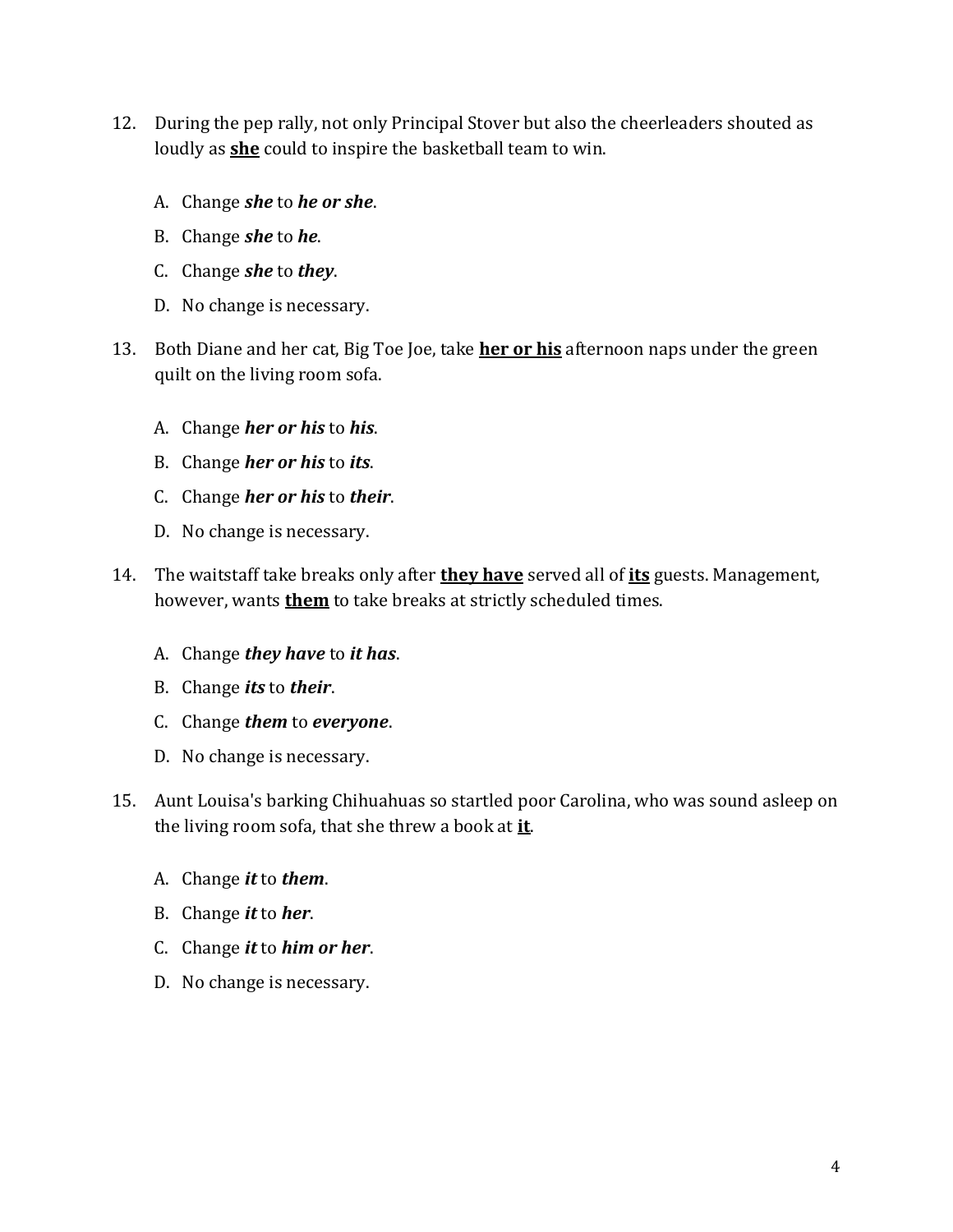- 16. Yesterday when Amir was in his calculus class, Bryan's snoring and Beverly's bubble gum smacking were so loud that **they** distracted him from Professor Armour's lecture.
	- A. Change *they* to *it*.
	- B. Change *they* to *she*.
	- C. Change *they* to *he or she*.
	- D. No change is necessary.
- 17. In Jack's kitchen, each cup, plate, bowl, and glass has **their** rim chipped by careless dishwashing.
	- A. Change *their* to *his*.
	- B. Change *their* to *his or her*.
	- C. Change *their* to *its*.
	- D. No change is necessary.
- 18. Not only the restaurant patrons but also Isabella, the busy hostess, whirled **her** head in the direction of the kitchen when Isaiah dropped the tray of expensive champagne glasses.
	- A. Change *her* to *their*.
	- B. Change *her* to *his or her*.
	- C. Change *her* to *his*.
	- D. No change is necessary.
- 19. Leroy prefers an online retailer because **it will** often have special sales, and if Leroy spends enough money, **they** will ship for free. For every pair of jeans that Leroy owns, he will brag about how much money he saved **buying it** online.
	- A. Change *it will* to *they will*.
	- B. Change *they* to *it*.
	- C. Change *buying it* to *buying them*.
	- D. No change is necessary.